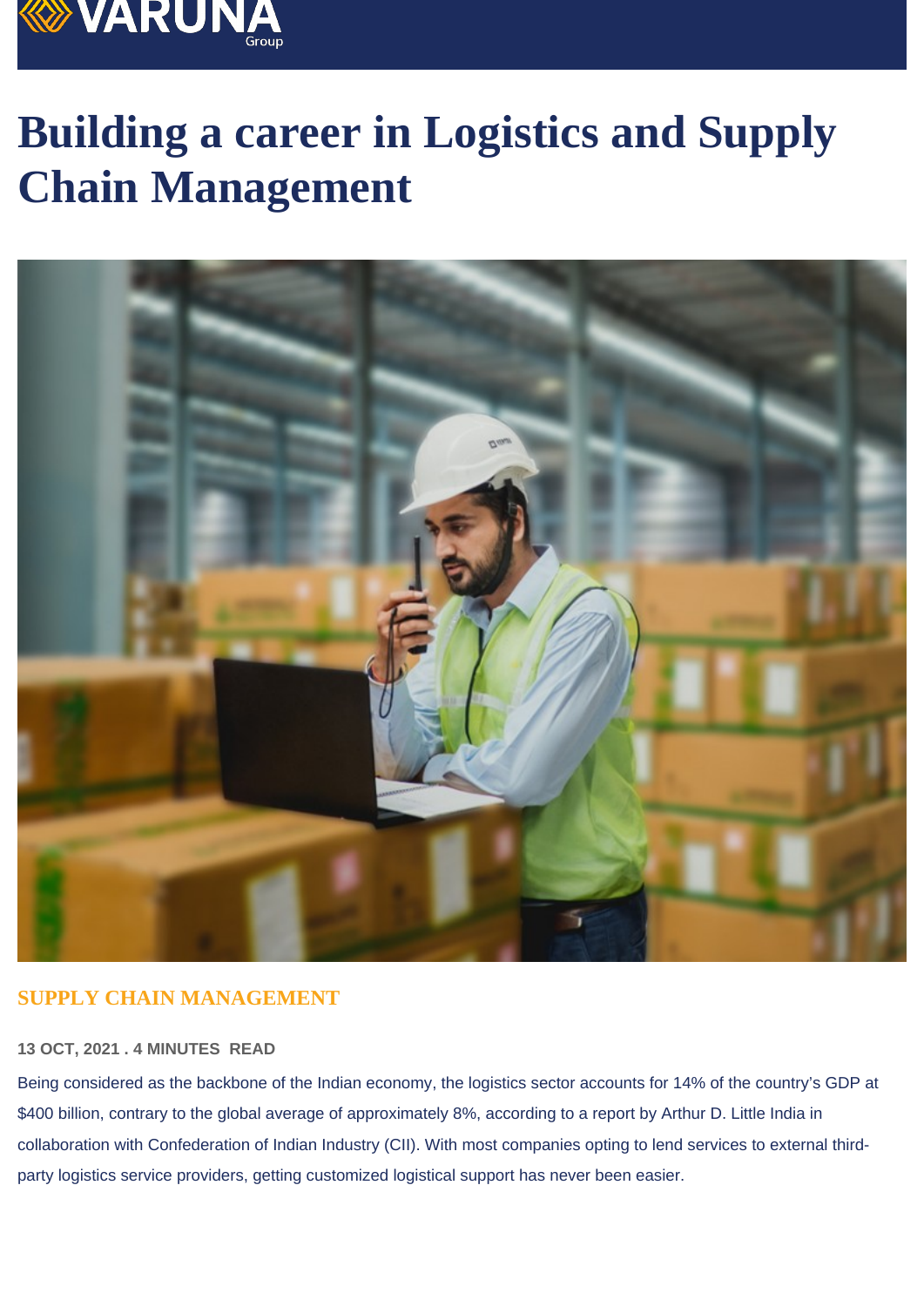# Growth and Scope of logistics and supply chain management sector

According to a report, ["Supply Chain Management Market by Component, User Type, and Industry Vertical: Global](https://www.researchandmarkets.com/reports/5125467/supply-chain-management-market-by-component-user?utm_source=BW&utm_medium=PressRelease&utm_code=b5xf33&utm_campaign=1425754+-+Global+Supply+Chain+Management+Market+(2020+to+2027)+-+by+Component,+User+Type,+and+Industry+Vertical&utm_exec=jamu273prd)  [Opportunity Analysis and Industry Forecast, 2020-2027](https://www.researchandmarkets.com/reports/5125467/supply-chain-management-market-by-component-user?utm_source=BW&utm_medium=PressRelease&utm_code=b5xf33&utm_campaign=1425754+-+Global+Supply+Chain+Management+Market+(2020+to+2027)+-+by+Component,+User+Type,+and+Industry+Vertical&utm_exec=jamu273prd)," the size of global supply chain management market size was valued at \$15.85 billion in 2019 and is projected to reach \$37.41 billion by 2027, growing at a CAGR of 11.2% from 2020 to 2027.

As Indian logistical firms move away from traditional and outdated practices and adopt new technologies and trends, the industry is likely to continue growing at a rate of 10-15% annually.

# New avenues in logistics and supply chain

With the growing avenues and opportunities in logistics and supply chain, a career in this field provides opportunities in but is not limited to, investment recovery, distribution, inventory control, logistics, manufacturing supervision, materials management, packaging, procurement and purchasing, quality control, receiving, transportation and shipment, product and service deployment, warehousing and storage, and strategic sourcing.

Moreover, as the sector progresses and introduces new technologies like artificial intelligence (AI), Internet of Things (IoT), predictive analysis, 3D printing, etc., one can only imagine the growth the sector is yet to witness.



Top Universities for Logistics and Supply Chain Management in India and Abroad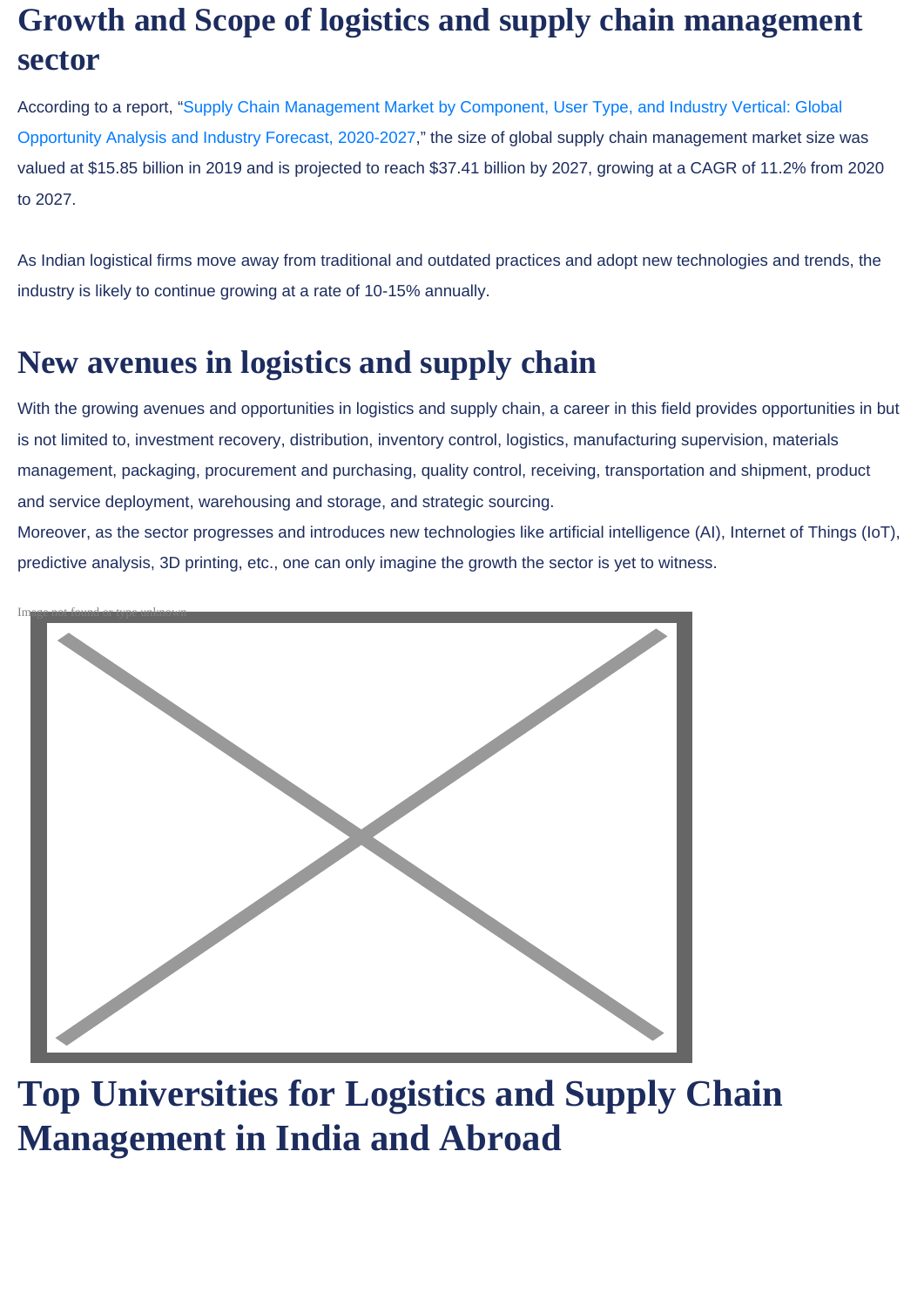# Michigan State University

Ranked the No. 1 graduate supply chain management program, the Master of Science in Supply Chain Management (MSSCM) at Michigan State University is a 21-month long program that provides students with a deeper knowledge of supply chain practices and technologies, focusing on various topics like SCM theory and how it applies to the daily operations of an efficient supply chain.

# Pennsylvania University – Smeal College of Business

The Supply Chain and Information Systems program at Penn State is ranked No.3 according to Gartner, Inc., a technology research firm that ranks the top supply chain universities in the country. The program helps students to develop skills and knowledge in three critically important areas – core flow functions, the role of information systems with their role in integrating supply chains, and cross-functional planning perspectives that focus on core functions, customer relationships, post-sales support and new product design and launch.

### Arizona State University – Tempe

The MS in supply chain management and engineering is a 2-year program at Arizona State University, which provides students with the knowledge of fundamental foundations across supply chain management. The course equips working professionals in the field to analyze, control, and monitor supply chains.

### Presidency University, Bangalore

MBA in Logistics and Supply Chain Management develops students into future leaders and managers by focusing on the various facets of the supply chain – purchasing, material management, customs regulations, global supply chain management and transportation.

### Indian Institute of Logistics, Chennai

This premium institute in Chennai offers a range of courses in logistics and supply chain at different levels – undergraduate, postgraduate and diploma programmes. A state university accredited with an A+ Grade by NAAC, the Indian Institute of Logistics aims to enhance the competitiveness of the Indian logistics industry. In addition to the esteemed educational institutions, working professionals in supply chain and management can also

upskill and hone their skills by enrolling in a plethora of online courses offered by various online course providers. For instance, Coursera provides a course in [Supply Chain Management Specialization](https://www.coursera.org/specializations/supply-chain-management)offered by Rutgers; LinkedIn offers a range of courses including Supply Chain Foundations, Become a Supply Chain Manager and Advance your skills as a Supply Chain Manager; edX too provides [various courses in supply chain management](https://www.edx.org/learn/supply-chain-management) offered by institutes like MIT, IIMB, Chalmers, etc. Udemy is another in the list of portals delivering several supply chain courses. Some of these courses are also self-paced, allowing individuals to take their own time while also managing their work.

We, at Varuna Group, provide our employees with a meaningful and high growth career by facilitating internal and external